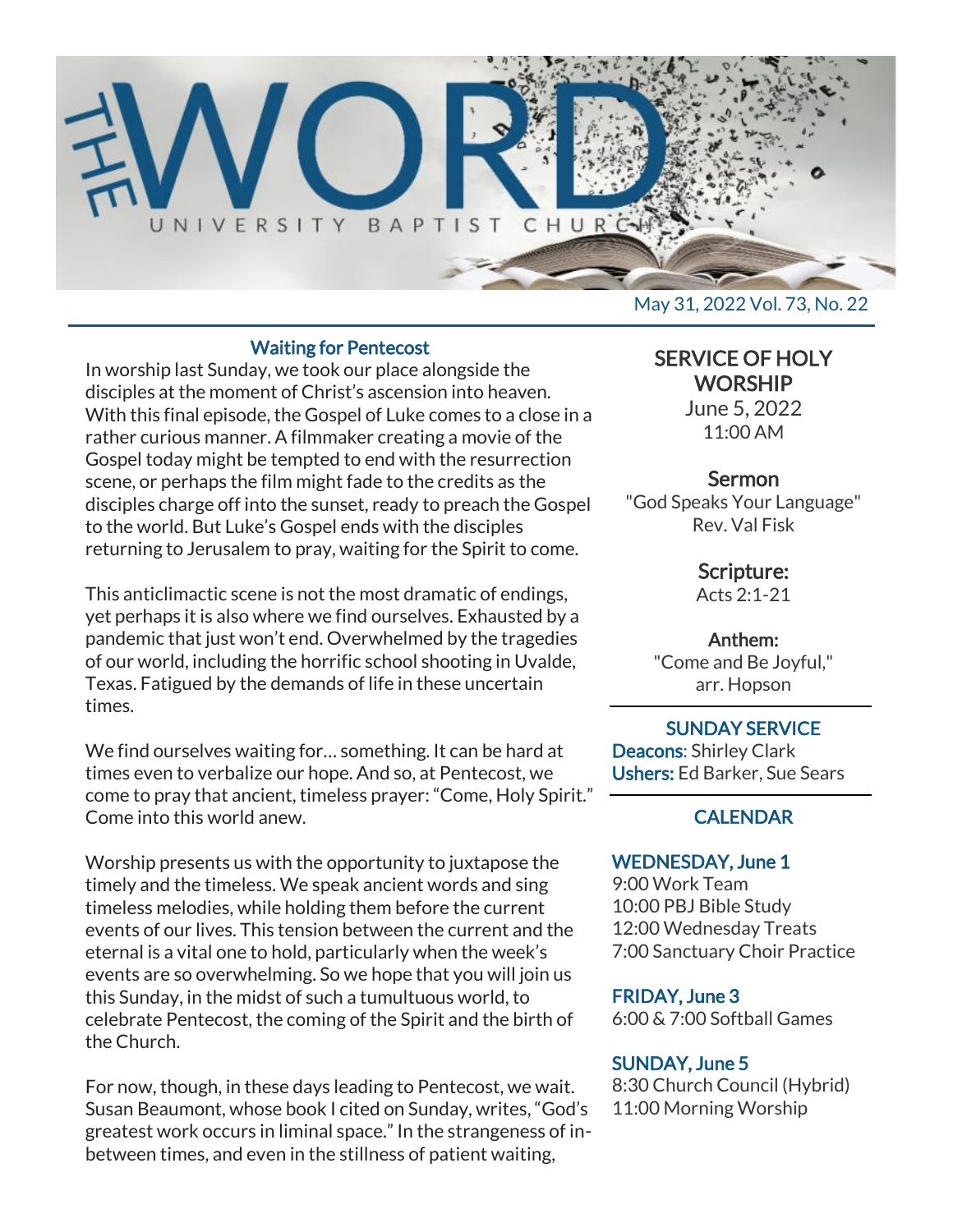God's spirit is at work leading us into the future. May we be faithful in listening to that Spirit's call, that we might be witnesses—and agents—of God's work in our world.

Peace, **Will** 

## Wear Red This Sunday!

Please join us in observing the special tradition of wearing red for Pentecost. Throughout the year, the colors associated with seasons of our liturgical calendar move between green (ordinary time) to blue (Advent) to purple (Lent) and to white (communion Sundays and seasons like Epiphany or Easter). But Pentecost is the only Sunday of the year that we dress our sanctuary in red vestments! Observe this unique day with us by wearing red to church on Sunday, June 5.

## Prayer Concerns

Georgia Anne Wood is recovering from heart surgery at UVA.

Continue praying for families and the grieving community in Uvalde, Texas.

## Volunteers Needed

Sign up to help us give out ice cream each Wednesday! Click [this link](https://docs.google.com/document/d/1KBkQTR3x3nmWKJ1rSoSU74-feVbhhp7ucWTPgBpxmYE/edit?usp=sharing) to add your name and join us between 12:00 and 2:00 PM on the front steps at UBC. Contact Will Brown if you have any issues with the link.

## Save the Date - Town Hall June 22

Please mark your calendars for a Town Hall meeting on Wednesday, June 22 at 6:00 PM. The purpose of this meeting will be to update the congregation on progress concerning JARC (the periodic review of our Constitution and Bylaws), to hear a brief report on the status of the Music Minister Search Committee, and to hear a brief report from Matt about his writing leave this spring.

## Vacation Bible School!

Vacation Bible School registration is open! VBS will be held Tuesday-Friday, June 14-17, from 8:30 until 12:00 each day. Children age 4 through fifth grade are welcome to register **HERE**. Please share this like with your family and friends! If you'd like to volunteer with VBS, please talk with Erin Brown.



# Circle of Caring: Comfort Food Team

After last week's discussion of the Small Jobs and Transportation Team, today we continue to reflect on the Deacon-led Circle of Caring ministry by focusing on the Comfort Food Team. During

#### MONDAY, June 6

# Dr. Tennant Returns from Writing Leave

8:30 Morning Prayer [\(UBC](https://www.facebook.com/UniversityBaptistChurchCharlottesville) [Facebook Page\)](https://www.facebook.com/UniversityBaptistChurchCharlottesville)

10:30 Bible Reading Group [\(Zoom\)](https://us02web.zoom.us/j/85381408096?pwd=MzdkVG9JZ2x0M2JFK01KNlNjSWtqUT09) 1:00 Schleiermacher Reading Group 7:30 Enneagram Book Group (Hybrid)

# TUESDAY, May 31

9:30 Staff Meeting 7:00 Kittie Colvin Trail (Zoom)



# HAPPY BIRTHDAY!!

Join us in wishing some of our church family a Happy Birthday next week! June 7: Jim Hallissy, Michael Mundell June 8: Calvin Gregg June 11: Pam Dean, Gary Wood, Will Wagoner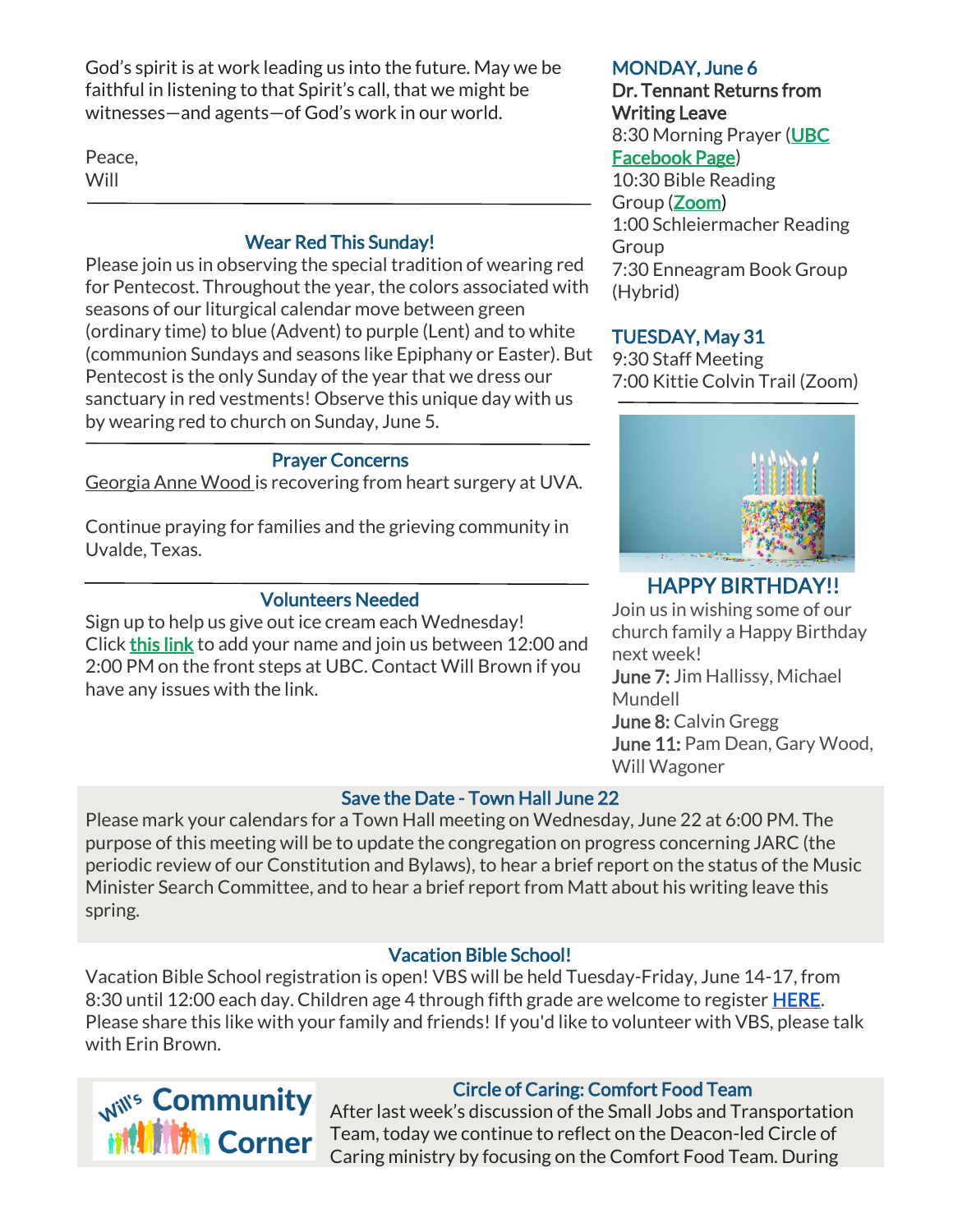difficult seasons of life--whether it's a period of illness, a time of grief, the arrival of a new baby, or any other challenging time of life—there are few things more comforting than receiving a meal that has been lovingly prepared by a friend. This is precisely the ministry that our Comfort Food Team is tirelessly performing behind the scenes. This team organizes our congregation's efforts to ensure that meals are spaced out appropriately and that recipients are receiving the kind of food they enjoy eating. Just this week they began a new sign-up for regular deliveries to someone recovering after a stroke.

Do you know of someone who might benefit from receiving meals? Please contact the church office or one of our ministers. If you'd like to join the team, you can reach out to the Team Leader, Michelle Proffitt, or speak with our church staff. We'd love to have you join in this ministry!

## Deacon Election

It is that time of year once again to elect Deacons to serve as leaders in our church, ensuring spiritual health and well-being. Voting for the new slate of names will take place from June 5 to June 18, with a digital ballot being emailed out on Sunday, June 5. Printed copies will be available at the church on June 5 as well, and can be mailed to any member who requests one. Please remember to sign your name to your ballot to ensure votes from all members can be confirmed and counted.

## Office Staff Changes

As we make adjustments in the office due to the departure of our Financial Secretary, we will have a group of volunteers assisting with answering the phones and handling day to day tasks. Thank you to everyone who has jumped in to help already! Anyone else interested in signing up to help in the office can contact Val Fisk for a link to the sign up sheet.

Please email correspondence about financial matters to Richard Vaughan at [treasurer@universitybaptist.org.](mailto:treasurer@universitybaptist.org) Please email general correspondence to [office@universitybaptist.org](mailto:office@universitybaptist.org) and the appropriate staff person will respond to you. Articles, updates, and announcements for the newsletter can be directed to Val Fisk [vfisk@universitybaptist.org.](mailto:vfisk@universitybaptist.org)

## Soles for Souls Program End

After several years of hosting the Soles for Souls donation bin next to our playground, the Soles for Souls organization has ended their collection of shoes and clothing in Virginia. While we are sad to see this program end, we thank you for your donations for what was a very successful program for our community.

#### Flowers Bring Great Joy

If you would like to dedicate sanctuary flowers for a special remembrance or celebration, the 2022 Floral Calendar is posted in the first floor hallway. Sign up on the calendar AND email Sarah Buchanan [sarahbucha@gmail.com](mailto:sarahbucha@gmail.com) to reserve your special date. She will order the flowers from Agape Florist for \$60 unless you want to provide them yourself.

Please make checks and online donations payable to UBC and earmark "sanctuary flowers." Available dates are:

6/5, 12, 19, 26 7/17, 24, 31 8/14, 21